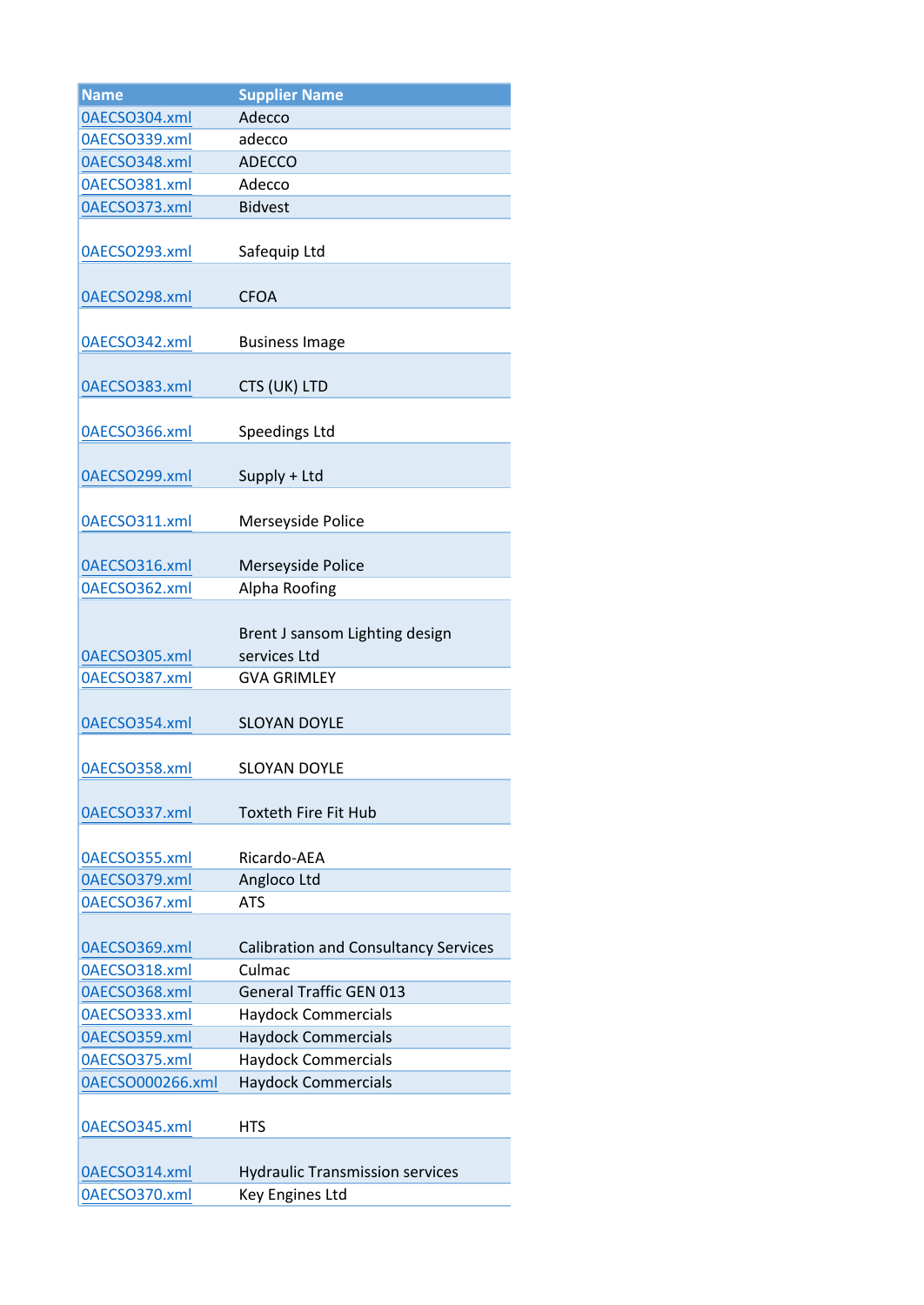| 0AECSO292.xml    | <b>MST Fleet Services</b>             |
|------------------|---------------------------------------|
| 0AECSO350.xml    | Peoples Ford PEO002                   |
| 0AECSO287.xml    | Proactive personnel                   |
| 0AECSO335.xml    | <b>Proactive Personnel</b>            |
| 0AECSO371.xml    | Ribblesdale Auto Elect Units          |
| 0AECSO310.xml    | <b>RSG Engineering</b>                |
| 0AECSO351.xml    | <b>Ships Electonic Services</b>       |
| 0AECSO324.xml    | <b>Walton Summit</b>                  |
| 0AECSO343.xml    | <b>Walton Summit</b>                  |
| 0AECSO374.xml    | <b>Walton Summit</b>                  |
| 0AECSO386.xml    | <b>Walton Summit</b>                  |
| 0AECSO291.xml    | P N Daly (PND001)                     |
| 0AECSO294.xml    | <b>NLA Media Access</b>               |
| 0AECSO360.xml    | <b>Spring Associates</b>              |
| 0AECSO1.xml      | MerseyTravel                          |
| 0AECSO363.xml    | <b>LFC Foundation</b>                 |
| 0AECSO000273.xml | <b>CIPFA Business</b>                 |
| 0AECSO286.xml    | Peoplefluent                          |
| 0AECSO295.xml    | Diocese of Liverpool                  |
| 0AECSO353.xml    | <b>MHFA England</b>                   |
| 0AECSO297.xml    | Airbus                                |
| 0AECSO365.xml    | <b>Aligned Assets</b>                 |
| 0AECSO000268.xml | <b>Process Evolution</b>              |
| 0AECSO317.xml    | Aintree Racecourse                    |
| 0AECSO327.xml    | <b>Brathay</b>                        |
| 0AECSO382.xml    | <b>Brathay</b>                        |
|                  |                                       |
| 0AECSO334.xml    | <b>Chartered Management Institute</b> |
| 0AECSO336.xml    | <b>Fire Service College</b>           |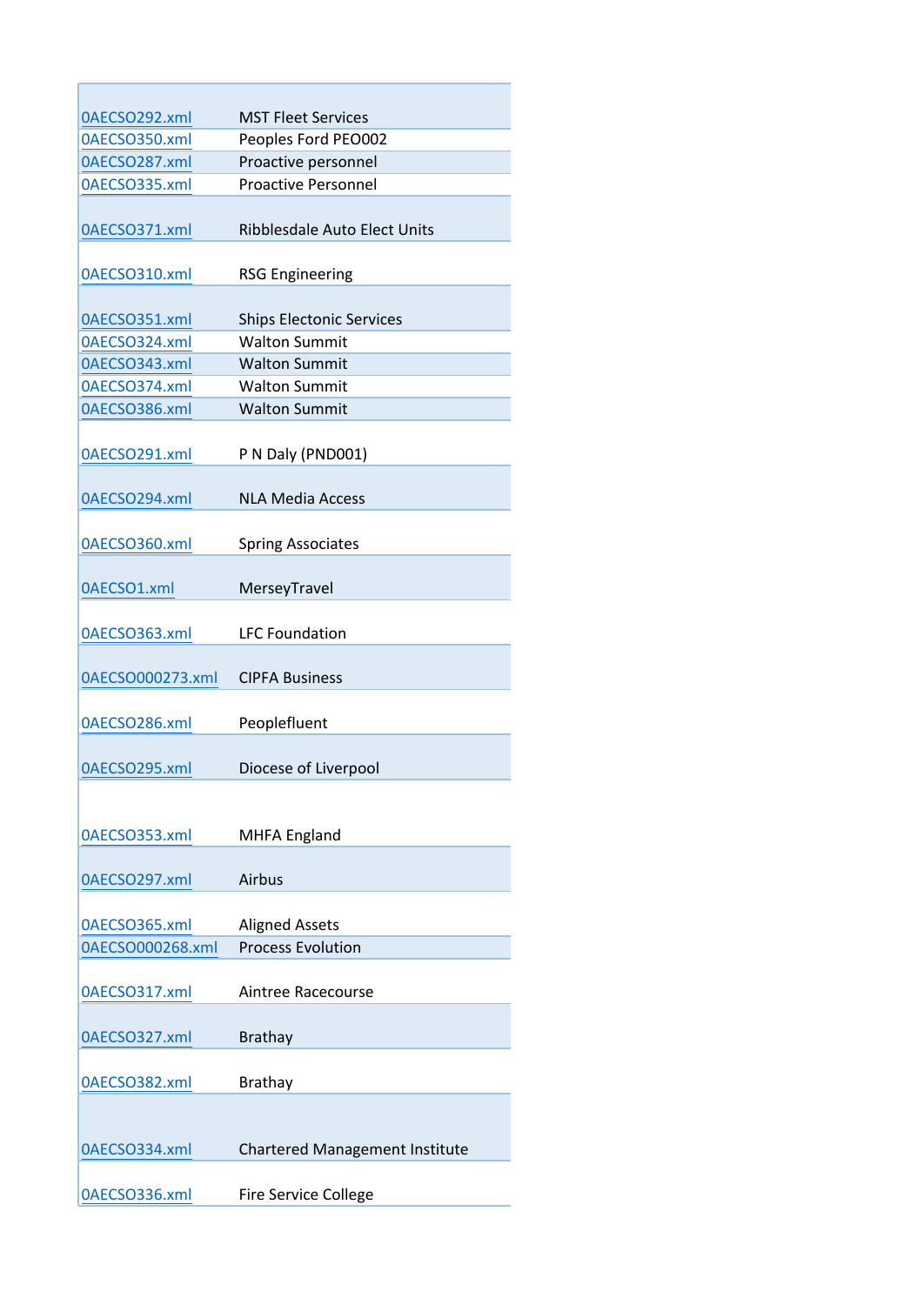| 0AECSO356.xml    | <b>Fire Service College</b>                |
|------------------|--------------------------------------------|
|                  | Gardiner Associates Training &             |
| 0AECSO323.xml    | Research                                   |
|                  | Red One (Trading Co of Devon &             |
| 0AECSO290.xml    | <b>Somerset FRS</b>                        |
|                  |                                            |
| 0AECSO302.xml    | <b>Tactical Hazmat</b>                     |
|                  |                                            |
| 0AECSO309.xml    | <b>Tactical Hazmat</b>                     |
|                  | The Fire Service College Ltd C/0 Capita    |
| 0AECSO288.xml    | <b>Bus Services</b>                        |
|                  |                                            |
| 0AECSO301.xml    | The Outreach Organisation Ltd              |
|                  |                                            |
|                  |                                            |
| 0AECSO385.xml    | E Coleman & Co. Ltd                        |
|                  | <b>Community Risk Intervention Service</b> |
| 0AECSO307.xml    | (CRIS)                                     |
|                  |                                            |
| 0AECSO296.xml    | Merseytravel                               |
|                  |                                            |
| 0AECSO312.xml    | <b>Babcock Critical Services</b>           |
| 0AECSO313.xml    | <b>CFOA</b>                                |
|                  |                                            |
| 0AECSO300.xml    | <b>CFOA</b>                                |
| 0AECSO308.xml    | Adecco                                     |
| 0AECSO331.xml    | Adecco                                     |
| 0AECSO289.xml    | Adecco                                     |
| 0AECSO357.xml    | <b>ADECCO</b>                              |
| 0AECSO000271.xml | Adecco                                     |
| 0AECSO384.xml    | <b>Bidvest</b>                             |
|                  |                                            |
| 0AECSO380.xml    | <b>Thomson Reuters</b>                     |
|                  |                                            |
| 0AECSO340.xml    | <b>CFOA</b>                                |
|                  |                                            |
| 0AECSO349.xml    | <b>DRAIN DEPOT</b>                         |
|                  |                                            |
| 0AECSO325.xml    | The Nuffield Centre                        |
|                  |                                            |
| 0AECSO303.xml    | Autodata Limited                           |
|                  |                                            |
| 0AECSO000270.xml | <b>Speedings Limited</b>                   |
|                  |                                            |
|                  |                                            |
| 0AECSO361.xml    | <b>Suites Hotel</b>                        |
|                  |                                            |
| 0AECSO352.xml    | Modern Mindset Ltd                         |
|                  |                                            |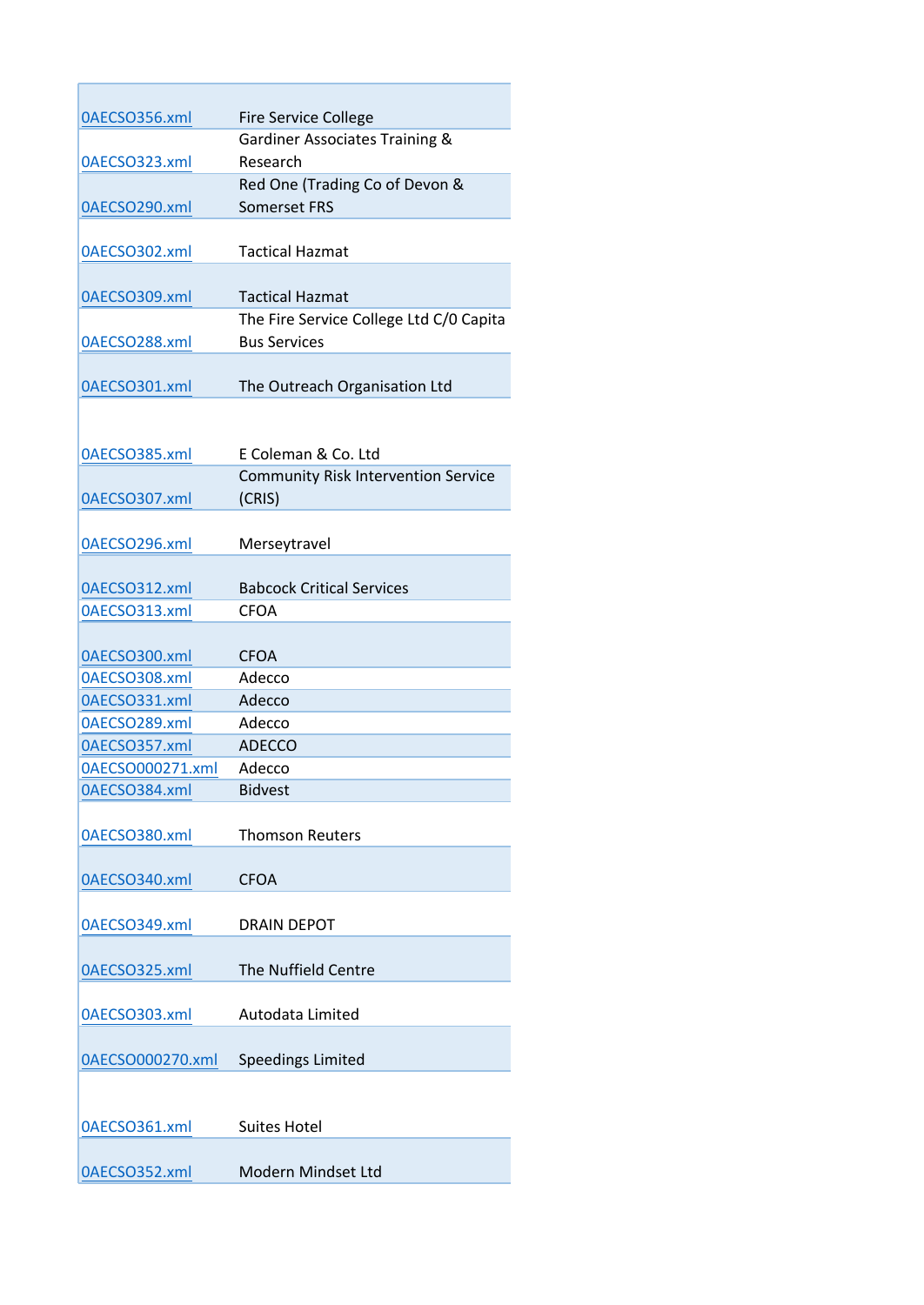| 0AECSO315.xml    | <b>Fire Service College</b>         |
|------------------|-------------------------------------|
|                  |                                     |
| 0AECSO346.xml    | Joel Technologies Ltd               |
|                  |                                     |
| 0AECSO322.xml    | <b>Babcock International Group</b>  |
| 0AECSO364.xml    | <b>Fire Service College</b>         |
| 0AECSO341.xml    | <b>Greater Manchester FRS</b>       |
|                  |                                     |
| 0AECSO338.xml    | NORFOLK FIRE & RESCUE SERVICE       |
|                  |                                     |
| 0AECSO321.xml    | Hampshire Fire & Rescue Service     |
|                  |                                     |
| 0AECSO330.xml    | Hampshire FRS                       |
|                  |                                     |
| 0AECSO329.xml    | Lancashire Combined Fire Authority  |
| 0AECSO000259.xml | Schur Systems Ltd                   |
|                  |                                     |
|                  |                                     |
| 0AECSO000267.xml | The Event Medicine Company          |
|                  |                                     |
| 0AECSO328.xml    | West Sussex FRS                     |
|                  |                                     |
| 0AECSO319.xml    | West Midlands Fire & Rescue Service |
|                  |                                     |
| 0AECSO320.xml    | West Sussex Fire & Rescue Service   |
|                  |                                     |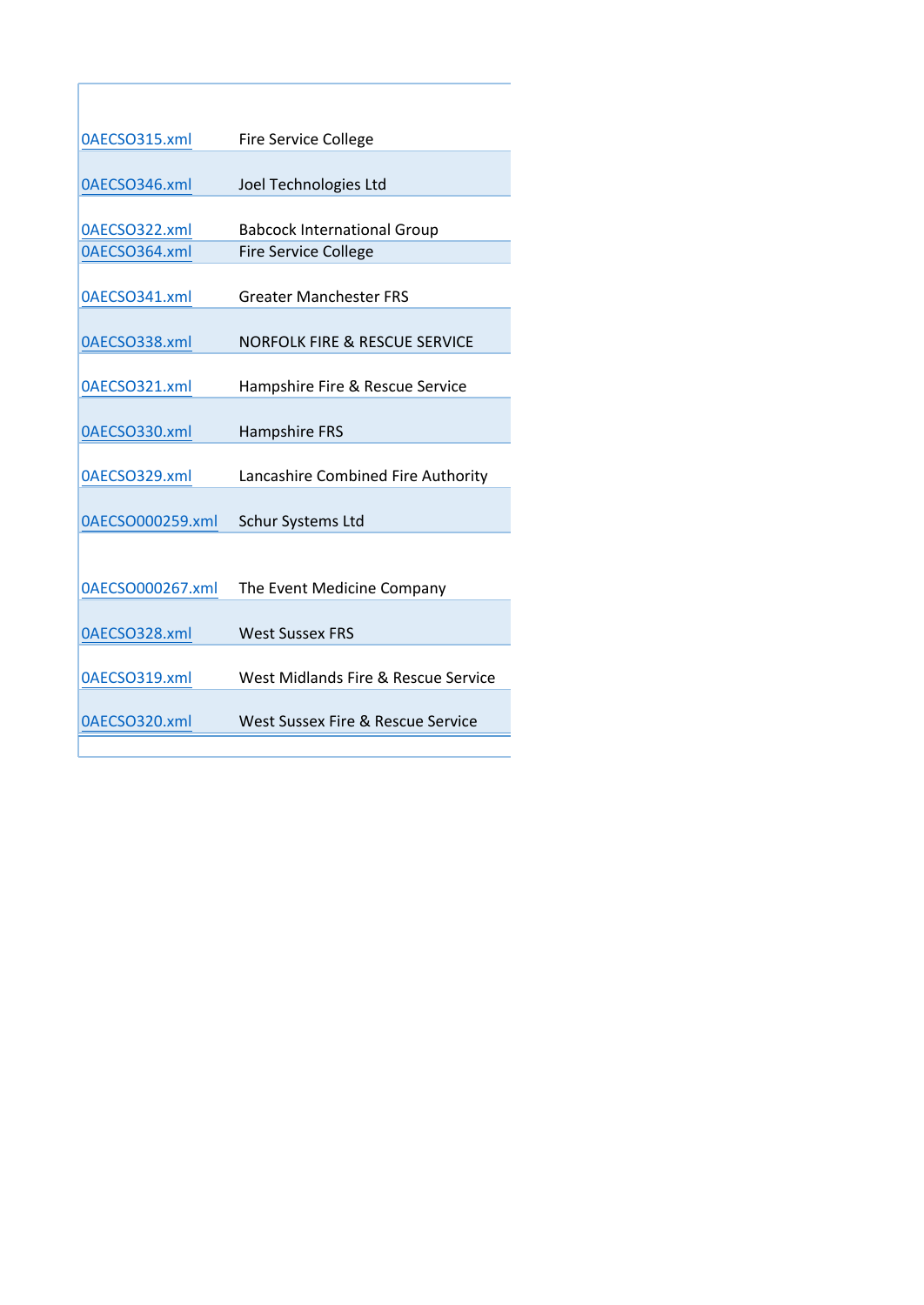**Description Of Goods**

Agency staff for TDA canteen.

Agency staff for TDA canteen

Agency staff for TDA canteen

Agency staff for TDA canteen.

Supply of foodstuffs dried frozen and sundries.

Ad hoc repairs to suits & equipment as and when. Also the purchase of new goods as and when required. Current order is 5 sets of the purchase of new goods as and when required. Current order is 5 sets of  $\alpha$ PPE.

Contribution of £6,559 each year to the Chief Fire Officers Association for research and development (R05141

These are bags used to protect PPE.

## SERVICING OF PORTABLE FIRE EXTINGUISHERS

Large bespoke design kit bags with integral changing mat to MFRS design. Bags made from durable and washa Merseyside Fire and Rescue Service printed on the top and a built in vinyl changing mat.

4 x 13.5 Ladders built to MFRS spec

Merseyside Police participation at COMAH exercises (in line with MoU between Police, Fire and Ambulance, costs MFRS from the operator for all three services and then Police and Ambulance are reimbursed).

Merseyside Police participation at COMAH exercises (in line with MoU between Police, Fire and Ambulance, costs MFRS from the operator for all three services and then Police and Ambulance are reimbursed). Aintree Fire Station replacement of main roof.

Stage 1. To undertake lighting design consultancy services re upgrading 4 fire stations to LED lighting including application for Salix funding and all the drawings and specification information required for tendering the worl EXTEND THE CONTRACT WITH GVA TO APPEAL THE 2017 RATINGS LIST ASSESSMENTS ON MFRS PROPERIES

CITY CENTRE FIRE STATION DEMOLITION OF BUSHELLS BUILDING.

CITY CENTRE FS DEMOLITION OF BUSHELLS BUILDING.

Agreement for Firefighter to use the facilities within the fire fit hub

125 User Chemdata Corporate License Support 01/04/2017 - 31/03/2018 Angloco supply OEM parts and carry out annual inspections Supply and Fit tyres to MFRS Fleet of vehicles

Test and Calibration of Garage Equipment and service and repairs.

Supply of motor factor parts.

Supply of Motor factor Parts

Supply and of OEM Parts and services from Scania Dealer

Supply and of OEM Parts and services from Scania Dealer

Supply and of OEM Parts and services from Scania Dealer

Supply and of OEM Parts and services from Scania Dealer

We have Impress stock from HTS. This stock is consumable parts, none specialist parts and occasionally we pure vehicle, the also may carry out repairs to hydraulic components

We have Impress stock from HTS. This stock is consumable parts, none specialist parts and occasionally we pur vehicle, the also may carry out repairs to hydraulic components.

Key Engines supply parts/overhaul engines and associated units.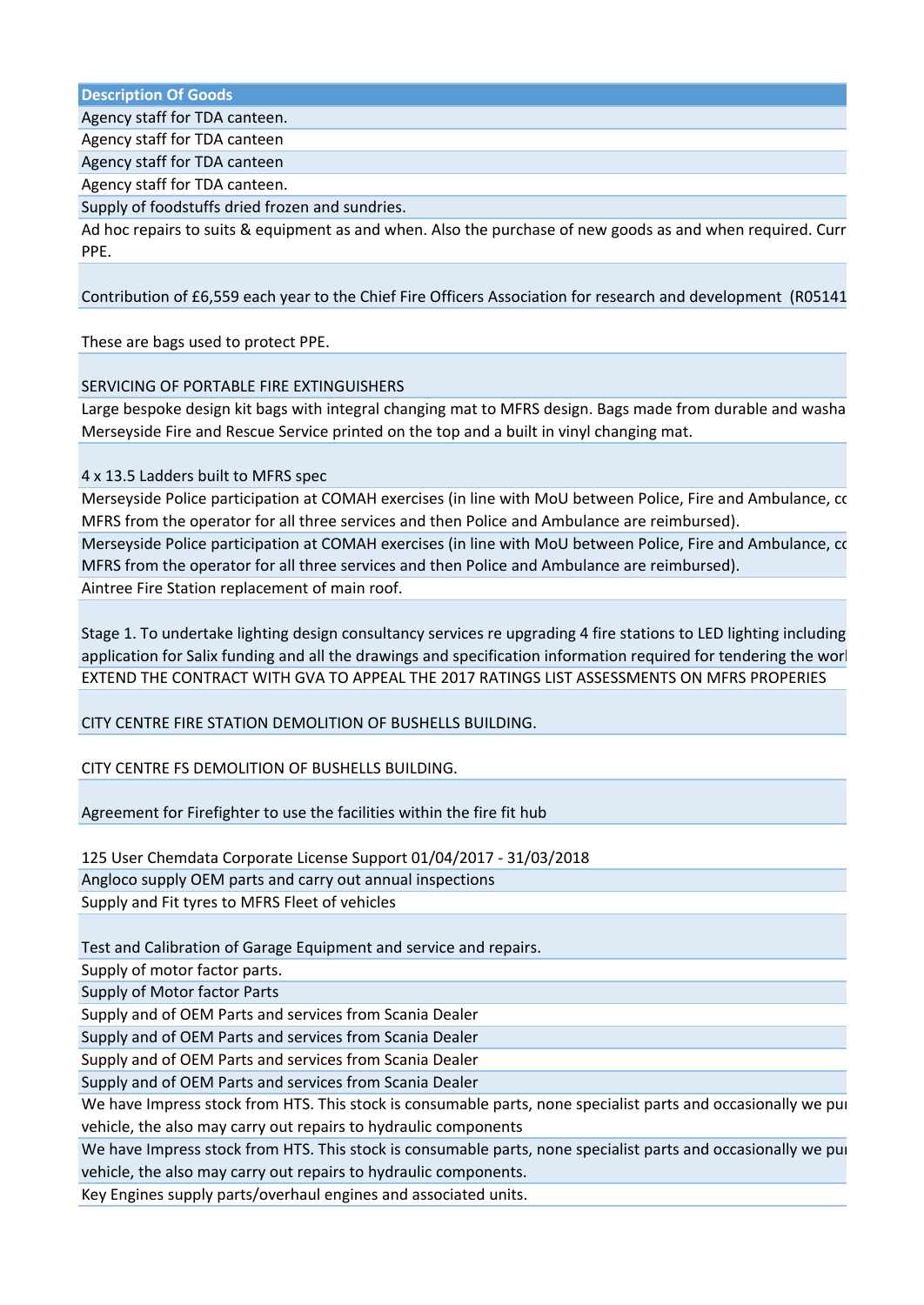To Supply, fit and commission 2 Jet Propulsion units for MRU main Boat and Helm controls. To carry galvanic to base at the Pier Head.

Supply of Spare parts for Ford vehicles.

This is an extension to a legacy contract for a Agency mechanic

This is an extension to a legacy contract for a Agency mechanic

Ribblesdale auto Elec are a specialist company dealing with internal saloon heaters for vehicles and their assoc The purchase of specialist manufactured parts and software, software support and license, for repairs and maintenance to exist in the purchase of specialist manufactured parts. and new data and CCTV systems.

Supply, calibrate and fit marina radio and AIS systems Supply of specific Iveco parts

Supply of specific Iveco parts

Supply of specific Iveco parts.

Supply of specific Iveco parts.

Installation of new Fire Hydrants

License fee to allow MFRS to digitally copy and republish items from the 10 regional press publications and 10 a 3 year indemnity fee

2 remaining issues of Hot News Magazine to cover up to financial year end March 31 2017 with existing supplig This is an interim proposed arrangement to ensure continuity of service is maintained.

Mersey tunnel tag fees for fire service vehicles 01/04/16 to 31/03/17

MFRS Partnership with LFC Foundation 2016/19. MFRS will support the delivery of KICKS sessions with LFC in 5 part of risk reduction strategy. Funding identified from Olympic Legacy Reserve.

CIPFA Finance Advisory Network 01/04/17-31/03/18. Tisonline full subscription 01/04/17-31/03/18. CIPFAstat access 01/04/47-31/03/18. All 3 subscriptions at a total cost of £7,030

Recruitment Management System 1 year subscription /licence to use software including support Chaplaincy Services provided by Reverend Bill Sanders. Pastoral care support for the FRS and support role for i Stress Management and is a trained Mental First Aid Instructor.

Mental Health First Aid Instructors course for Nicola Hanlon and Ruth Cooke (£4562.90). MHFA England and the for these courses to allow Instructors to train in MHFA. Additional will require MHFA Workbooks and Manuals Annual renewal of support and maintenance for Hydra (water management application) and STEPS (incident n application) for the period 1st June 2016 to 31st May 2017.

Corporate Gazetteer provided by Aligned Assets - Bluelight Enterprise Package Annual Maintenance Renewal 1 February 2018

Software maintenance for FIRS and FLP software

Use of facilities, provision of PA system and provision of lunches and refreshments to support delivery of 5 JES during September and October. First course scheduled 8th September 2016

CMI Level 5 Leadership module (pilot). 3 day residential module in line with CMI requirements for 10 people and Firefighter Recruits (5 days)- 18 recruits and two staff- £19,500

CMI Level 5 Leadership Programme 3 day residential programme at Brathay. The cost includes training accomrodation and meals and meals and meals and meals and meals and meals and meals and meals and meals and meals and meal costs for 7 people

Charges for Annual Approved Centre Fee for 3 or more qualification levels that includes CMI Level 2 Introducti Level 3 Supervisory Management and Level 5 Senior Managers renewal from September 16. Also included in tl

Training course bookings to include RTCI, INCILO, USAR Chainsaw Operator and ICL2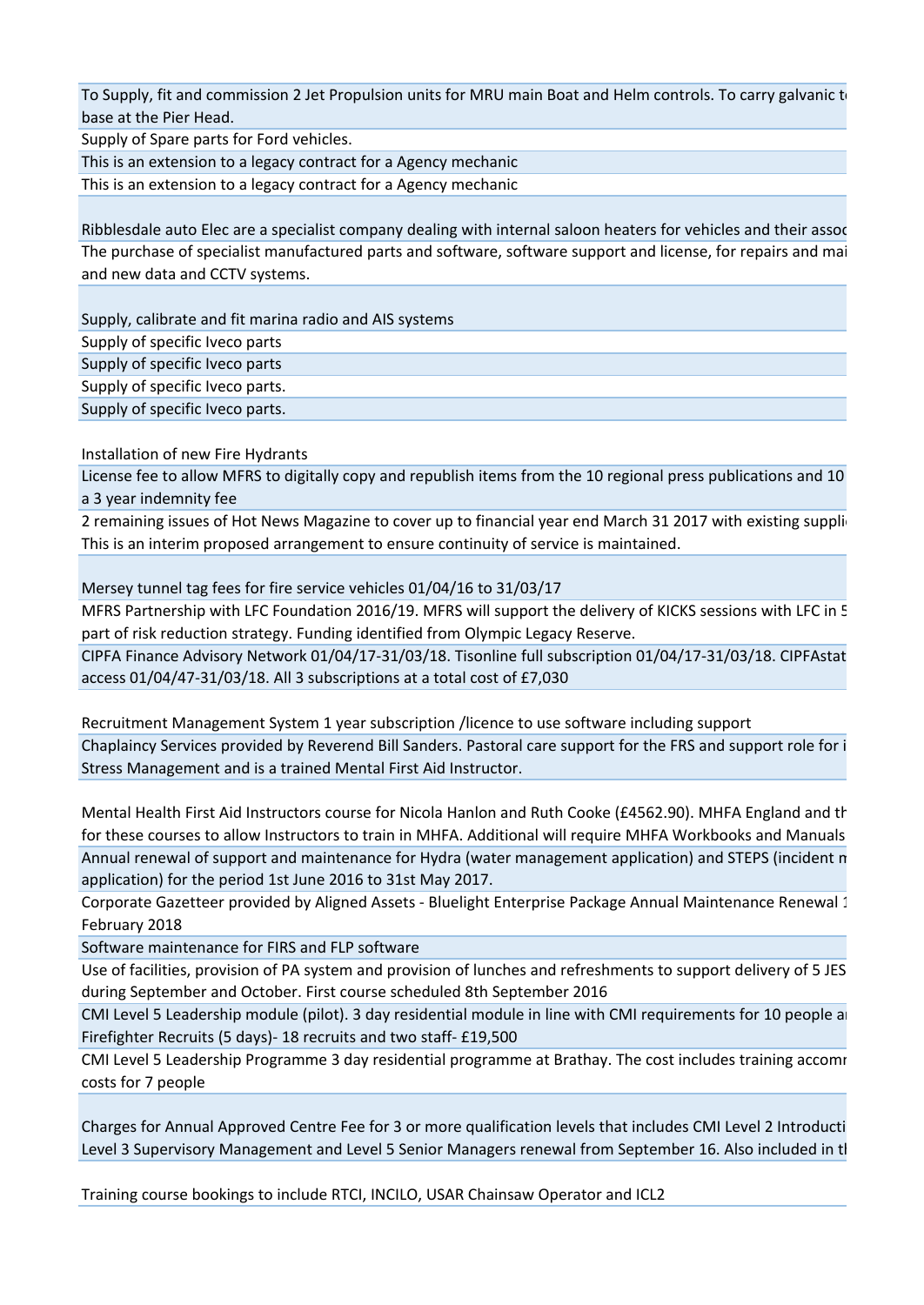Additional Training course bookings due to staff changes at TDA and Incident Command Training for Senior Officers ICL4 and BAI Instructor Training

A Practical Fire Investigation course for Steve Pratley from 12th to 16th September 2016. The course is also al for Justice qualification.

BTEC Level 4 Professional Award in Maritime Firefighting for Senior Officers.

This is a specialist refresher course for HAZMAT Officers which provides a recognised Radiation Protection Sup and is accredited by IFE.

This is a specialist refresher course for HAZMAT Officers which provides a recognised Radiation Protection Sup and is accredited by IFE.

Specialised training courses at the Fire Service College to include ICL2, Tactical Ventilation Instructor, Compart Training Instructor, Breathing Apparatus Instructor taking place April-June

City & Guilds Confined Space & Emergency Rescue, Water Incident Manager, Water Rescue Reassessment and Instructor

Please find attached a copy of the email from the broker regarding the availability of alternative quotes. The ir placed with Amlin/Haven as there are no other insurers in the market for this type of business. Furthermore d

Delivery of low risk Home Fire Safety Checks

YE to purchase 500 adult bus tickets from Merseytravel at £18.20 each - this will cover four teams up to Augus £9100.00

The BROCO PC/TAC MOD1 sets the standard for COTS breaching torches. Fuelled by a single oxygen cylinder, t 7ft cut through 1" steel. The torch can also be operated underwater.

Subscription fee

Contribution towards the National Operational Guidance Programme 2016/17. The programme is to introduce guidance for all FRS including JESIP principles.

Agency staff for SHQ canteen

agency staff for SHQ canteen.

Agency staff for SHQ canteen

Agency staff for SHQ Canteen

Agency staff for SHQ Canteen

Supply of foodstuffs dried frozen and sundries.

Annual subscription to local government law IDS Employment Law Brief.

Contribution of £18,000 to the JESIP Programme through the Chief Fire Officers Association (R053020)

TWIN WALL DRAINAGE PIPE AND END CAPS.

Accommodation, catering, training and sailing facilities that are required to deliver a specialised training cours Operator Courses.

50 x Autodata Licenses for MDT's 20/06/2016 - 29/06/2017

First Strike Decontamination Bags (Blue) National Resilience Decon Kit Bag Blue 600g PVC As Drawing V2Qty: x 15

Accommodation for delegates (USAR Team members from Fire Services across the country) who are attending Training courses. MFRS are hosting the training courses at Training & Development Academy (TDA).

Ongoing annual software maintenance and support costs for the Modern.gov E-Democracy system.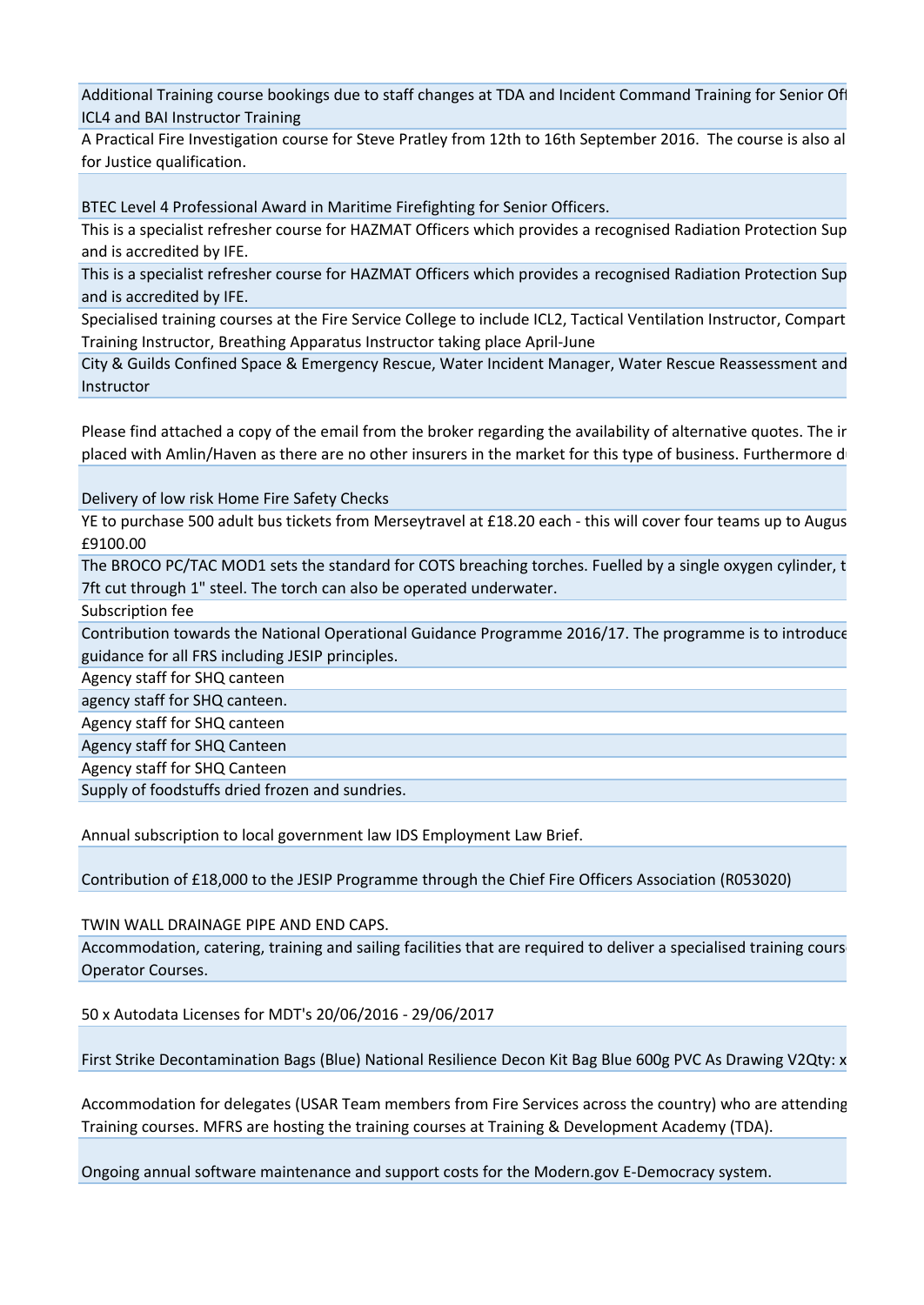Accommodation for personnel attending the college for meetings/quality assurance etc in various capabilities acting as the lead Authority. The exemption requested is not limited to the cost centre identified above but wi The National Resilience USAR capability has since its inception in 2004 utilised the Snake eye camera as one of tools when conducting search operations in collapsed structures.

Full installation to 5 x HVP Hydrosub's with 20mtr Power Hose Extensions, requiring engineering modifications (Babcock International).

x 3 CPD Courses including accommodation, meals and refreshments.

Reimbursement of costs incurred in the running of Exercise Triton - July 2016

REIMBURSEMENT OF COSTS FOR EXERCISE TRITON

Reimbursement for cost of goods purchased by Hampshire FRS for ISAR Exercice

MFRS is lead authority for ISAR and is required to contribute towards the vaccination costs for ISAR Teams

MFRS is lead authority for ISAR and is required to contribute towards the vaccination costs for ISAR Teams

Highly Specialist Course in cold climate.

Hire of Equipment providing £60,000 worth of Medical Equipment to deploy overseas, provide warehousing, c service. The Supplier provides an Operational readiness service, kit cleaning and repatriating service and includ

MFRS is lead authority for ISAR and is required to contribute toward the vaccination costs for ISAR Teams

Reimbursement of costs incurred for EU Exercise

Reimbursement of costs incurred for EU Exercise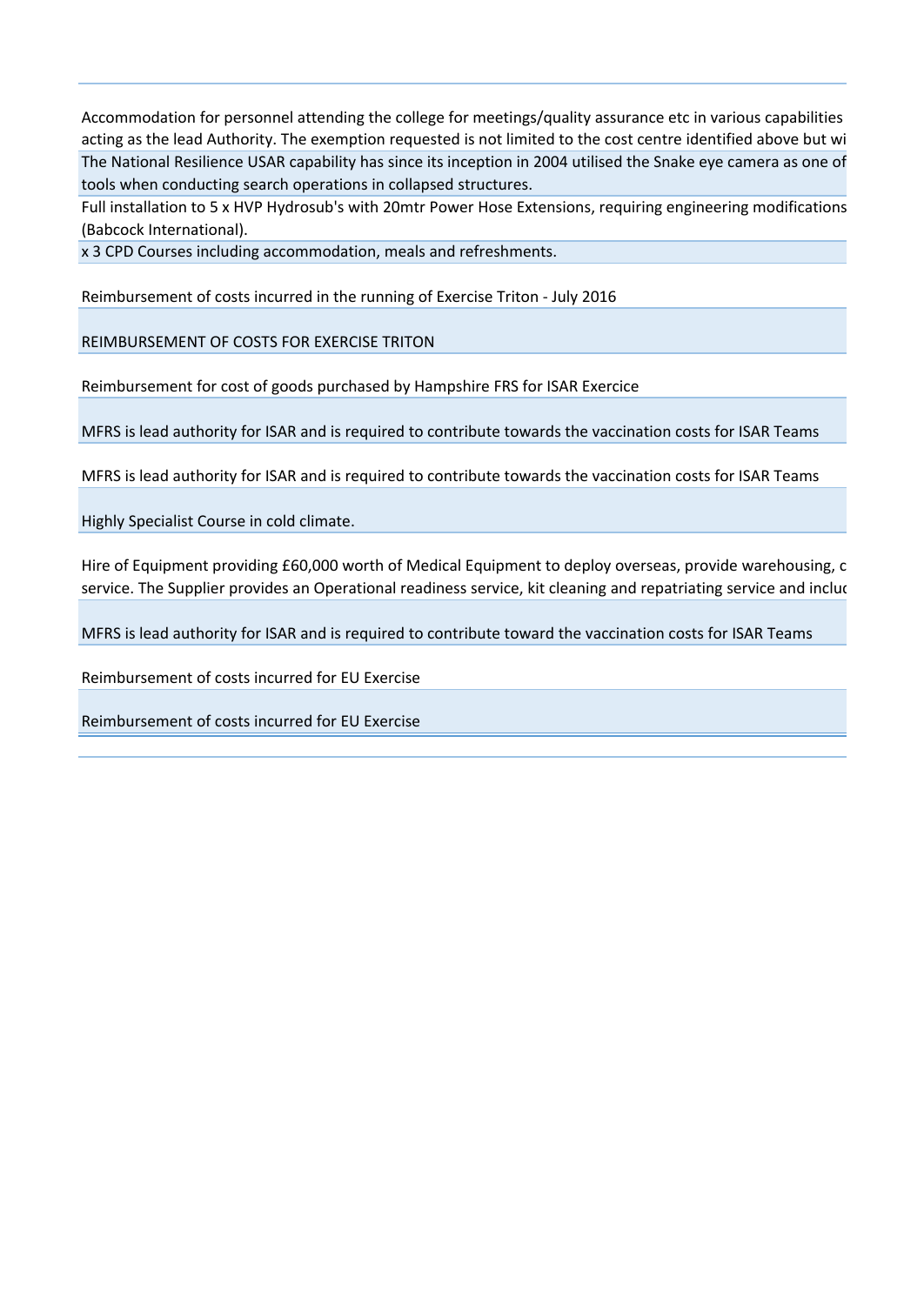| <b>Pricing Information</b> | <b>Cost Centre</b>                      |
|----------------------------|-----------------------------------------|
| 10,000                     | 0026: Training & Development Academy    |
| 5,000                      | 0026: Training & Development Academy    |
| 5,000                      | 0026: Training & Development Academy    |
| 2,000                      | 0026: Training & Development Academy    |
| 5500.00                    | 0026: Training & Development Academy    |
| 1,500                      | 0026: Training & Development Academy    |
| 6559.00                    | 0060: Operational Preparedness          |
| 235.75                     | 0061: Ops Appliances & Equipment Stores |
| 500                        | 0061: Ops Appliances & Equipment Stores |
| 399                        | 0061: Ops Appliances & Equipment Stores |
| 15,641                     | 0061: Ops Appliances & Equipment Stores |
| 6,470                      | 0063: Ops Planning                      |
| 6,159                      | 0063: Ops Planning                      |
| 33,527                     | 0076: Estates                           |
|                            |                                         |
| 10000                      | 0076: Estates                           |
| 0                          | 0076: Estates                           |
| 31,654                     | 0076: Estates                           |
| 32,000                     | 0076: Estates                           |
| 2,500                      | 0076: Estates                           |
| 14,700                     | 0085: Information Technology (IT)       |
| 2,500                      | 0086: Workshop                          |
| 7,800                      | 0086: Workshop                          |
|                            |                                         |
| 5,500                      | 0086: Workshop                          |
| 8,000                      | 0086: Workshop                          |
| 2,000                      | 0086: Workshop                          |
| 2,000                      | 0086: Workshop                          |
| 10,000                     | 0086: Workshop                          |
| 4,000                      | 0086: Workshop                          |
| 4,000                      | 0086: Workshop                          |
| 5,000                      | 0086: Workshop                          |
| 5,000                      | 0086: Workshop                          |
| 2,000                      | 0086: Workshop                          |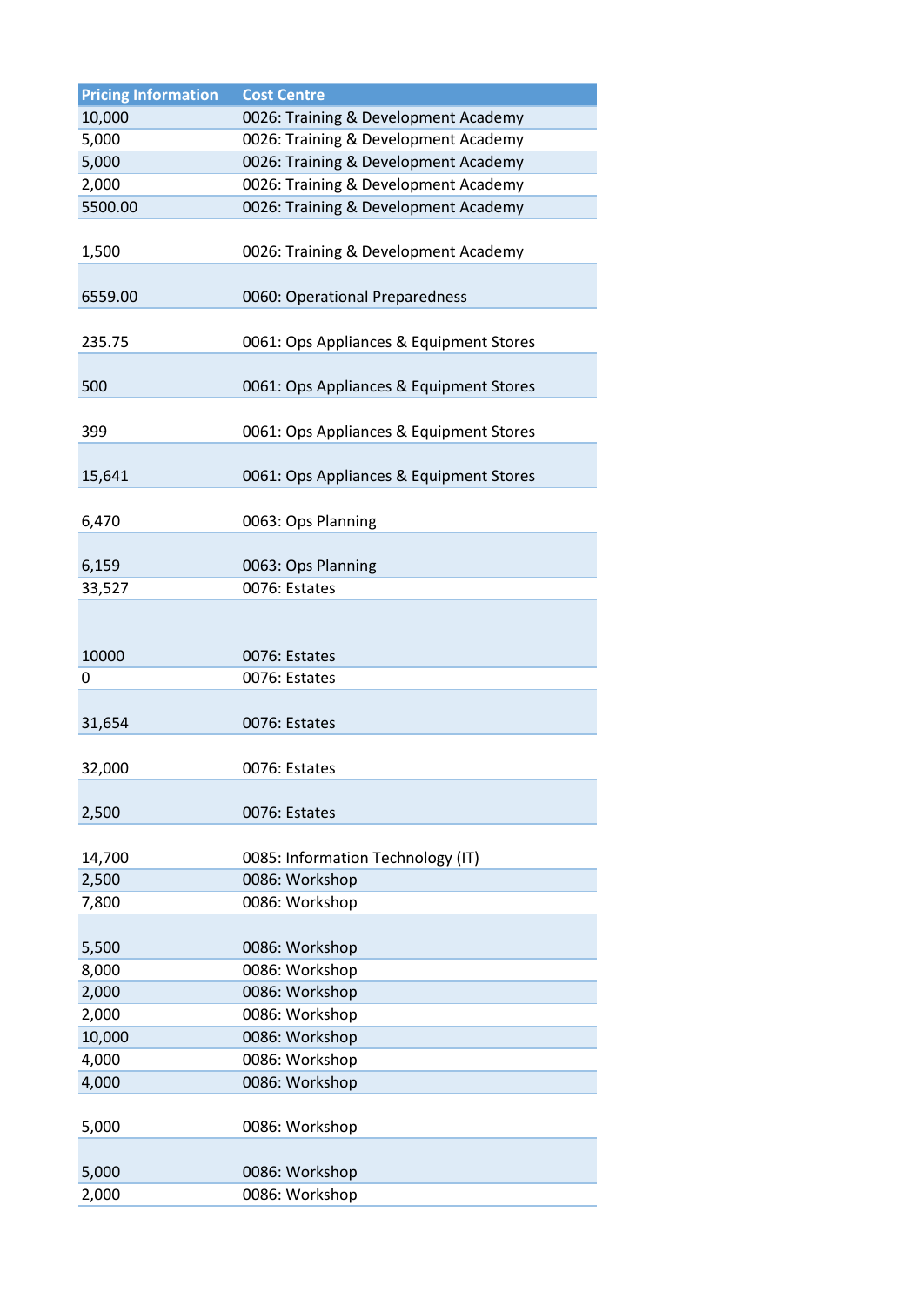| 39,963  | 0086: Workshop                            |
|---------|-------------------------------------------|
| 3,000   | 0086: Workshop                            |
| 8,645   | 0086: Workshop                            |
| 1,330   | 0086: Workshop                            |
|         |                                           |
| 2,000   | 0086: Workshop                            |
|         |                                           |
| 6,069   | 0086: Workshop                            |
| 3,000   | 0086: Workshop                            |
| 5,000   | 0086: Workshop                            |
| 5,000   | 0086: Workshop                            |
| 2,000   | 0086: Workshop                            |
| 4,000   | 0086: Workshop                            |
|         |                                           |
| 8,000   | 0087: Water Section                       |
|         |                                           |
| 19,344  | 0093: Corporate Communications            |
|         |                                           |
|         |                                           |
| 1,700   | 0093: Corporate Communications            |
| 18,000  | 0100: Stores FSHQ                         |
|         |                                           |
| 30,000  | 0104: Community Prevention                |
|         |                                           |
| 7,030   | 0110: Finance Department                  |
|         |                                           |
| 20,600  | 0111: People & Organisational Development |
|         |                                           |
| 12,000  | 0116: Occupational Health                 |
|         |                                           |
|         |                                           |
| 6,711   | 0116: Occupational Health                 |
|         |                                           |
| 9,610   | 0117: Strategy and Performance            |
|         |                                           |
| 15,975  | 0117: Strategy and Performance            |
| 10,540  | 0121: Operational Response                |
|         |                                           |
| 10,134  | 0127: Organisational Development          |
|         |                                           |
| 29,001  | 0127: Organisational Development          |
|         |                                           |
| 8000.00 | 0127: Organisational Development          |
|         |                                           |
|         |                                           |
| 5,000   | 0127: Organisational Development          |
|         |                                           |
| 25,000  | 0127: Organisational Development          |
|         |                                           |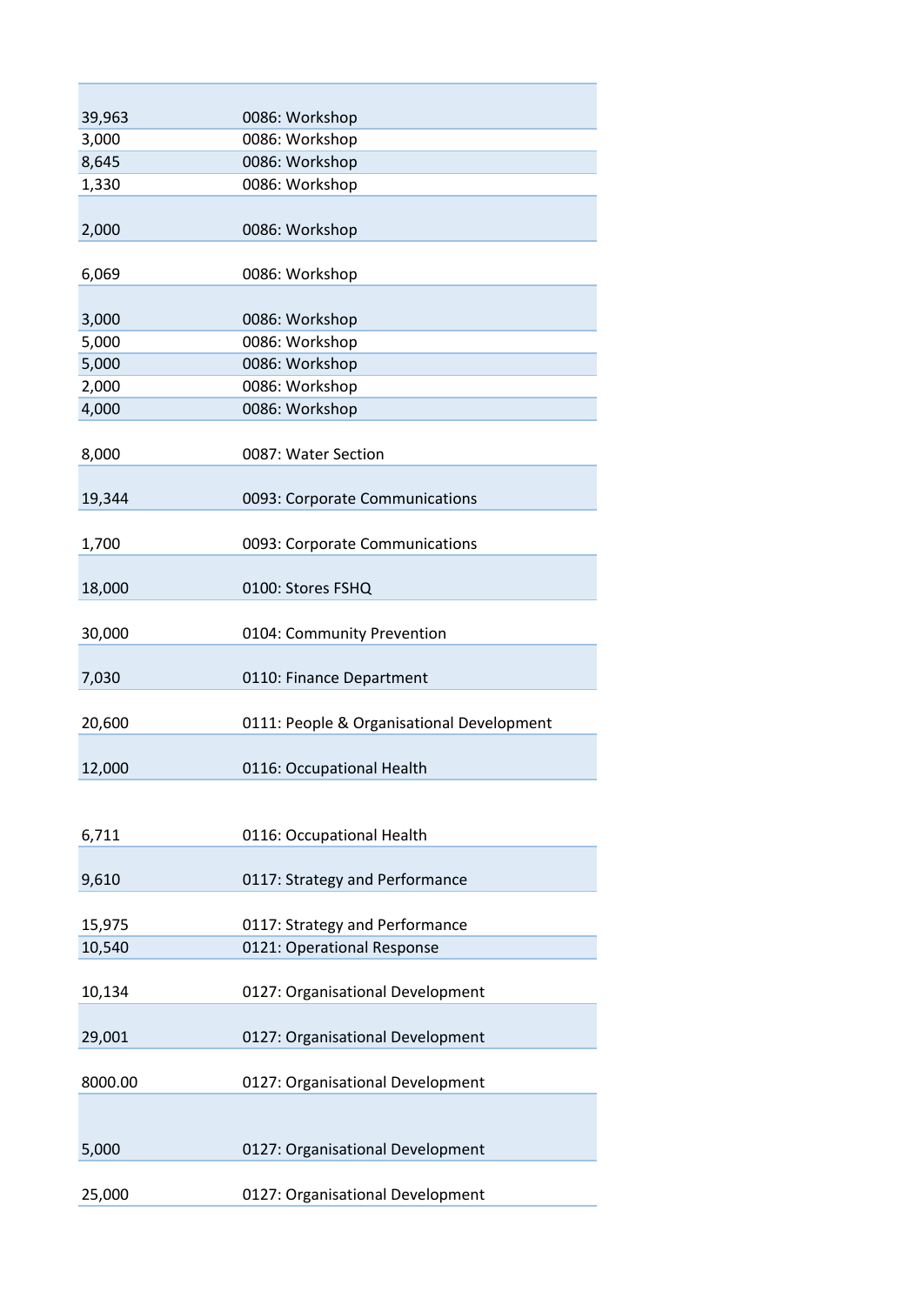| 20,000   | 0127: Organisational Development        |
|----------|-----------------------------------------|
| 2500.00  | 0127: Organisational Development        |
| 15,911   | 0127: Organisational Development        |
| 8,000    | 0127: Organisational Development        |
| 5,000    | 0127: Organisational Development        |
| 20,000   | 0127: Organisational Development        |
| 8,000    | 0127: Organisational Development        |
| 13,911   | 0131: Insurance                         |
| 48,750   | 0133: Fire Support Network              |
| 9,100    | 0137: Princes Trust                     |
| 83,467   | 0147: F&R National Resilience Assurance |
| 3,245    | 0185: Comm Prevention Yth Activities    |
| 25000.00 | 0189: National SOP Team (NSOP)          |
| 5,000    | 0190: Catering                          |
| 5,000    | 0190: Catering                          |
| 5,000    | 0190: Catering                          |
| 4,000    | 0190: Catering                          |
| 1,000    | 0190: Catering                          |
| 3500.00  | 0190: Catering                          |
| 985      | 0209: Legal Services                    |
| 18,000   | 0221: National Resilience (In House)    |
| 6,043    | 0221: National Resilience (In House)    |
| 7,500    | 0232: TDA Commercial                    |
| 10,250   | 0244: Firelink                          |
| 440      | 0278: National Resilience               |
|          |                                         |
| 30,960   | 0278: National Resilience               |
| 7,100    | 1020: Democratic Representation         |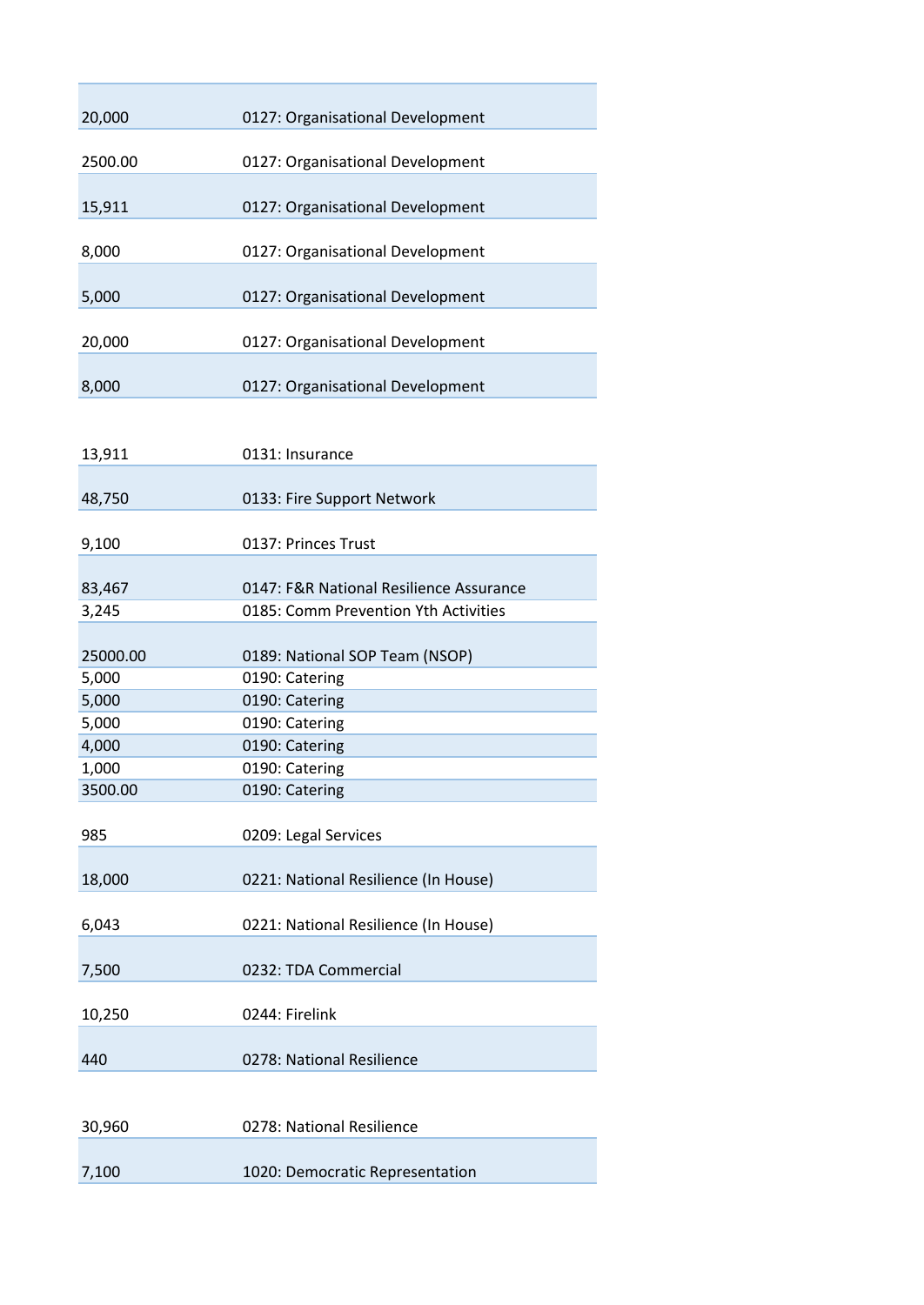| 20,000        | 2001 - NRAT Admin  |
|---------------|--------------------|
|               |                    |
| 38,760        | 2001 - NRAT Admin  |
|               |                    |
| 67,149        | $2003 - HVP$       |
| 4,740         | $2003 - HVP$       |
| 31,045        | $2003 - HVP$       |
|               |                    |
| 12,009        | $2003 - HVP$       |
| 3,406         | $2008 - ISAR$      |
|               |                    |
| 2,300         | $2008 - ISAR$      |
| 2,300         | $2008 - ISAR$      |
|               |                    |
| 8,000         | $2008 - ISAR$      |
|               |                    |
| 9,500         | $2008 - ISAR$      |
|               |                    |
| 2,300         | $2008 - ISAR$      |
| 10,623        | 2010 - EU Exercise |
|               |                    |
| 49,770        | 2010 - EU Exercise |
| £1,132,066.22 |                    |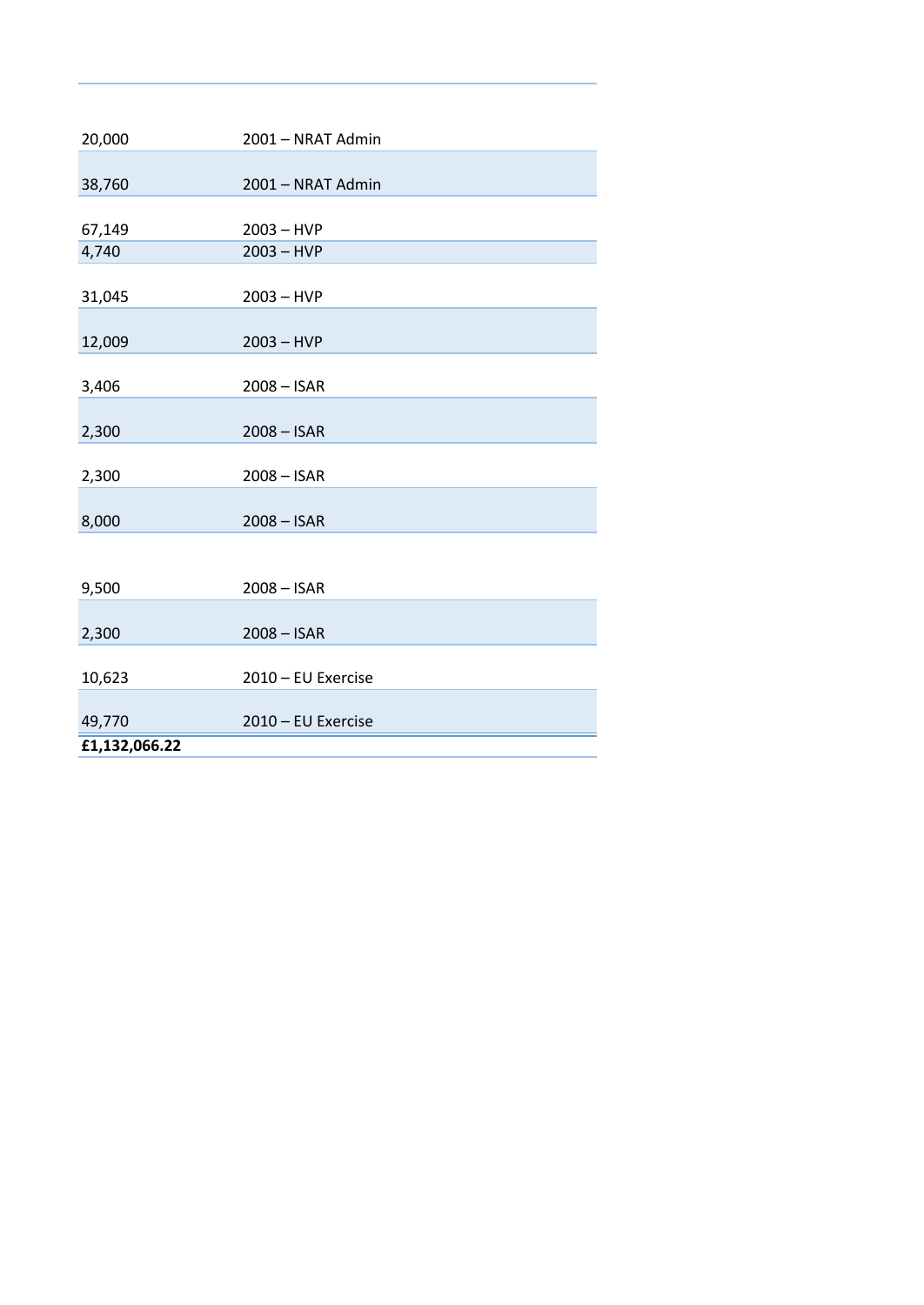| <b>Exemption Type</b>                                             |
|-------------------------------------------------------------------|
| Contract Extension beyond scope of original contract              |
| Contract Extension beyond scope of original contract              |
| Contract Extension beyond scope of original contract              |
| Contract Extension beyond scope of original contract              |
| Contract Extension beyond scope of original contract              |
| Direct Award (no reasonable alternatives available / specialised  |
| provision)                                                        |
| Direct Award (no reasonable alternatives available / specialised  |
| provision)                                                        |
|                                                                   |
| Partial replacement or addition to existing goods or installation |
|                                                                   |
| Partial replacement or addition to existing goods or installation |
|                                                                   |
| Partial replacement or addition to existing goods or installation |
|                                                                   |
|                                                                   |
| Partial replacement or addition to existing goods or installation |
| Direct Award (no reasonable alternatives available / specialised  |
| provision)                                                        |
| Direct Award (no reasonable alternatives available / specialised  |
| provision)                                                        |
| Other                                                             |
|                                                                   |
| Direct Award (no reasonable alternatives available / specialised  |
| provision)                                                        |
| Contract Extension beyond scope of original contract              |
| Direct Award (no reasonable alternatives available / specialised  |
| provision)                                                        |
| Direct Award (no reasonable alternatives available / specialised  |
| provision)                                                        |
| Direct Award (no reasonable alternatives available / specialised  |
| provision)                                                        |
| Direct Award (no reasonable alternatives available / specialised  |
| provision)                                                        |
| Proprietary or Patented Goods (no alternative available)          |
| Other                                                             |
| Direct Award (no reasonable alternatives available / specialised  |
| provision)                                                        |
| Contract Extension beyond scope of original contract              |
| Contract Extension beyond scope of original contract              |
| Contract Extension beyond scope of original contract              |
| Contract Extension beyond scope of original contract              |
| Contract Extension beyond scope of original contract              |
|                                                                   |
| Contract Extension beyond scope of original contract              |
|                                                                   |
| Contract Extension beyond scope of original contract              |
|                                                                   |
| Contract Extension beyond scope of original contract              |
| Other                                                             |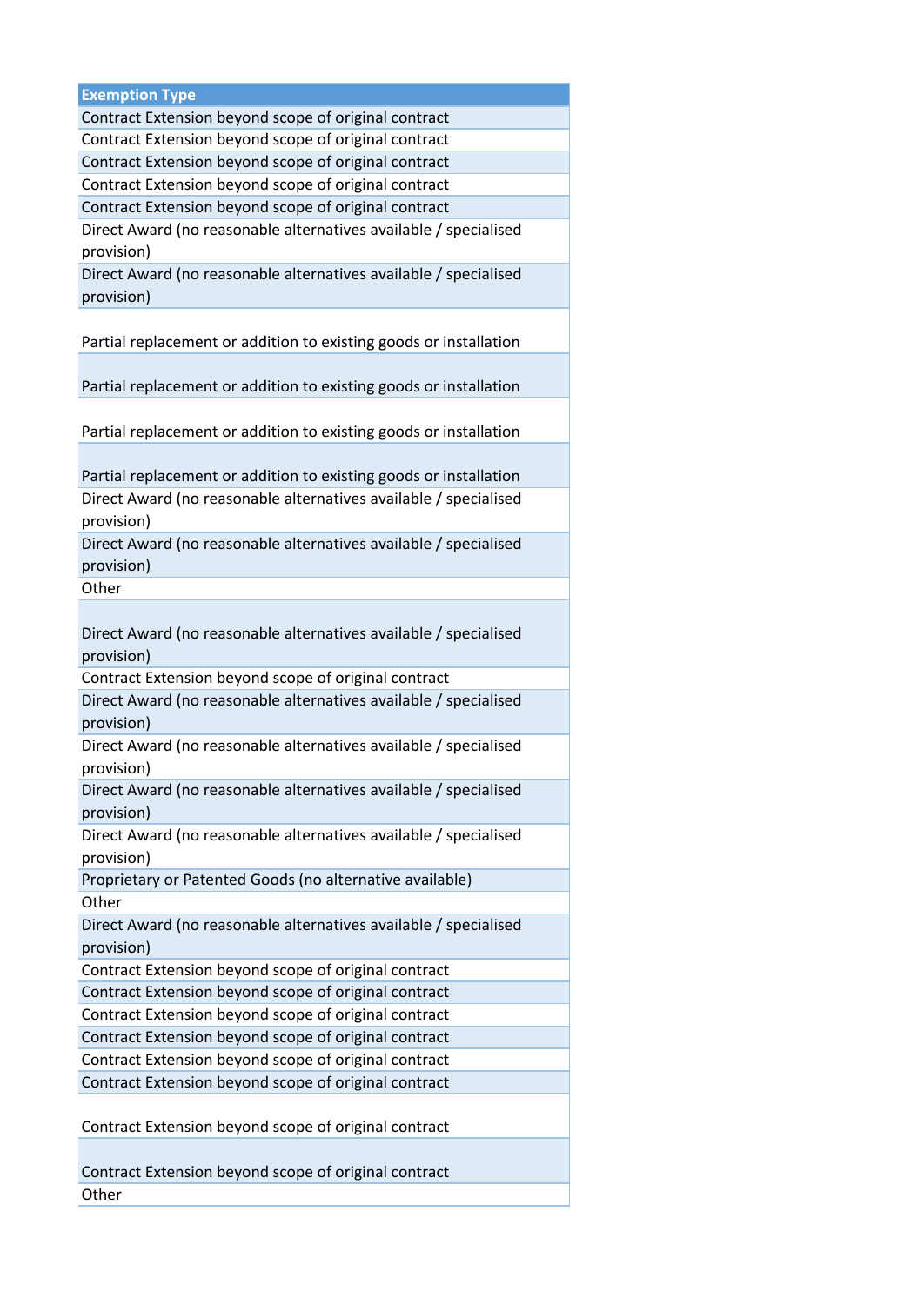| Direct Award (no reasonable alternatives available / specialised<br>provision) |
|--------------------------------------------------------------------------------|
| Proprietary or Patented Goods (no alternative available)                       |
|                                                                                |
| Contract Extension beyond scope of original contract                           |
| Contract Extension beyond scope of original contract                           |
|                                                                                |
| Contract Extension beyond scope of original contract                           |
|                                                                                |
| Contract Extension beyond scope of original contract                           |
| Direct Award (no reasonable alternatives available / specialised               |
| provision)                                                                     |
| Contract Extension beyond scope of original contract                           |
| Contract Extension beyond scope of original contract                           |
| Contract Extension beyond scope of original contract                           |
| Contract Extension beyond scope of original contract                           |
| Direct Award (no reasonable alternatives available / specialised               |
| provision)                                                                     |
| Direct Award (no reasonable alternatives available / specialised               |
| provision)                                                                     |
|                                                                                |
| Other                                                                          |
| Direct Award (no reasonable alternatives available / specialised               |
| provision)                                                                     |
| Direct Award (no reasonable alternatives available / specialised               |
| provision)                                                                     |
| Direct Award (no reasonable alternatives available / specialised               |
| provision)                                                                     |
|                                                                                |
| Contract Extension beyond scope of original contract                           |
| Direct Award (no reasonable alternatives available / specialised               |
| provision)                                                                     |
|                                                                                |
| Direct Award (no reasonable alternatives available / specialised               |
| provision)                                                                     |
| Direct Award (no reasonable alternatives available / specialised               |
| provision)                                                                     |
| New works or services which are a repetition under an original                 |
| contract                                                                       |
| Contract Extension beyond scope of original contract                           |
|                                                                                |
| Other                                                                          |
|                                                                                |
|                                                                                |
| Contract Extension beyond scope of original contract                           |
|                                                                                |
| Contract Extension beyond scope of original contract                           |
|                                                                                |
| Direct Award (no reasonable alternatives available / specialised               |
| provision)                                                                     |
| Direct Award (no reasonable alternatives available / specialised               |
| provision)                                                                     |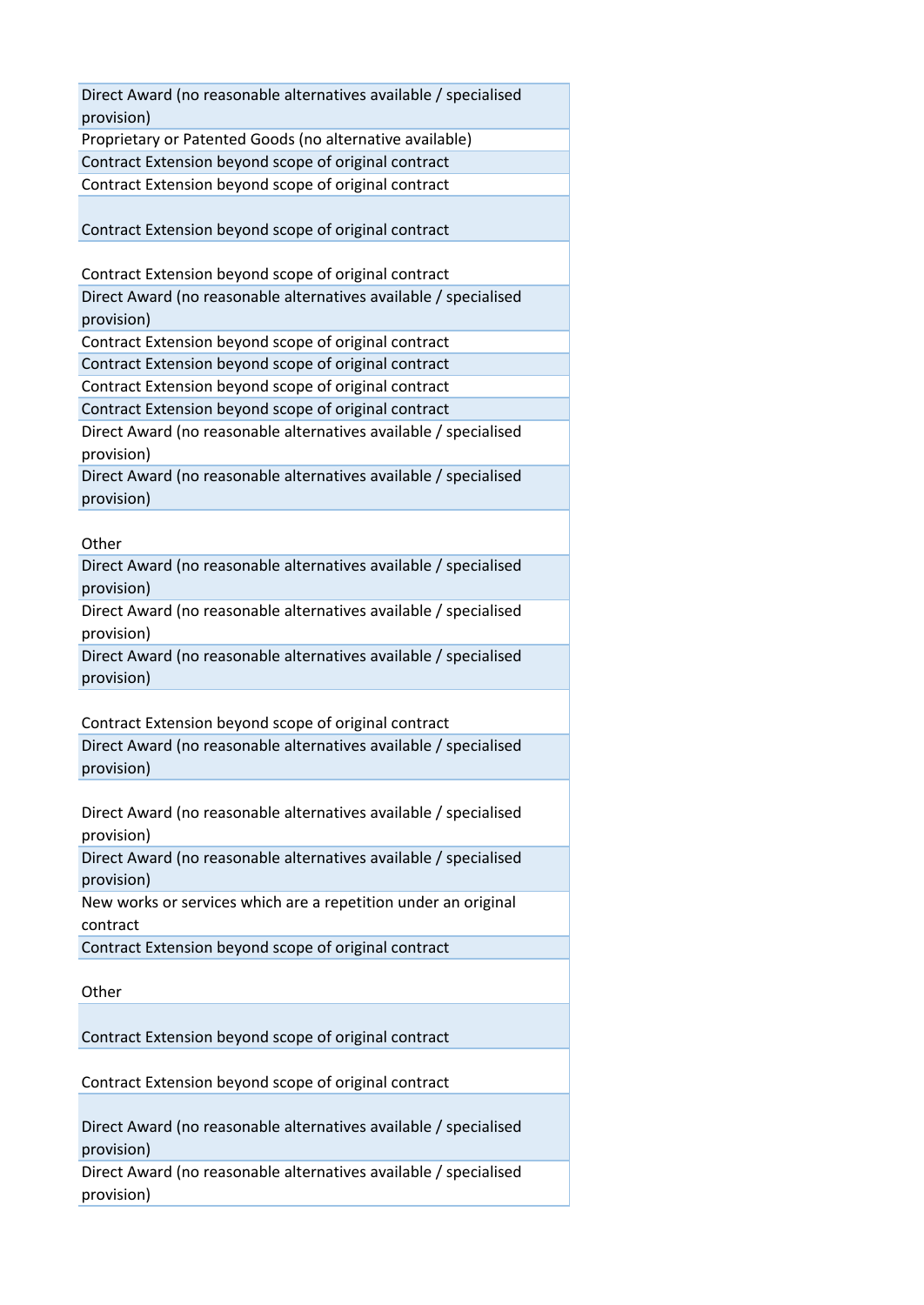| Direct Award (no reasonable alternatives available / specialised<br>provision) |
|--------------------------------------------------------------------------------|
| Direct Award (no reasonable alternatives available / specialised<br>provision) |
| Direct Award (no reasonable alternatives available / specialised<br>provision) |
| Direct Award (no reasonable alternatives available / specialised<br>provision) |
| Direct Award (no reasonable alternatives available / specialised<br>provision) |
| Direct Award (no reasonable alternatives available / specialised<br>provision) |
| Direct Award (no reasonable alternatives available / specialised<br>provision) |
| Direct Award (no reasonable alternatives available / specialised<br>provision) |
| Contract Extension beyond scope of original contract                           |
| Direct Award (no reasonable alternatives available / specialised<br>provision) |
|                                                                                |
| Other                                                                          |
| Other                                                                          |
| Direct Award (no reasonable alternatives available / specialised<br>provision) |
| Contract Extension beyond scope of original contract                           |
| Contract Extension beyond scope of original contract                           |
| Contract Extension beyond scope of original contract                           |
| Contract Extension beyond scope of original contract                           |
| Contract Extension beyond scope of original contract                           |
| Contract Extension beyond scope of original contract                           |
| Direct Award (no reasonable alternatives available / specialised<br>provision) |
| Direct Award (no reasonable alternatives available / specialised<br>provision) |
| Direct Award (no reasonable alternatives available / specialised<br>provision) |
| Direct Award (no reasonable alternatives available / specialised<br>provision) |
| Direct Award (no reasonable alternatives available / specialised<br>provision) |
| Partial replacement or addition to existing goods or installation              |
| Direct Award (no reasonable alternatives available / specialised<br>provision) |
| New works or services which are a repetition under an original<br>contract     |